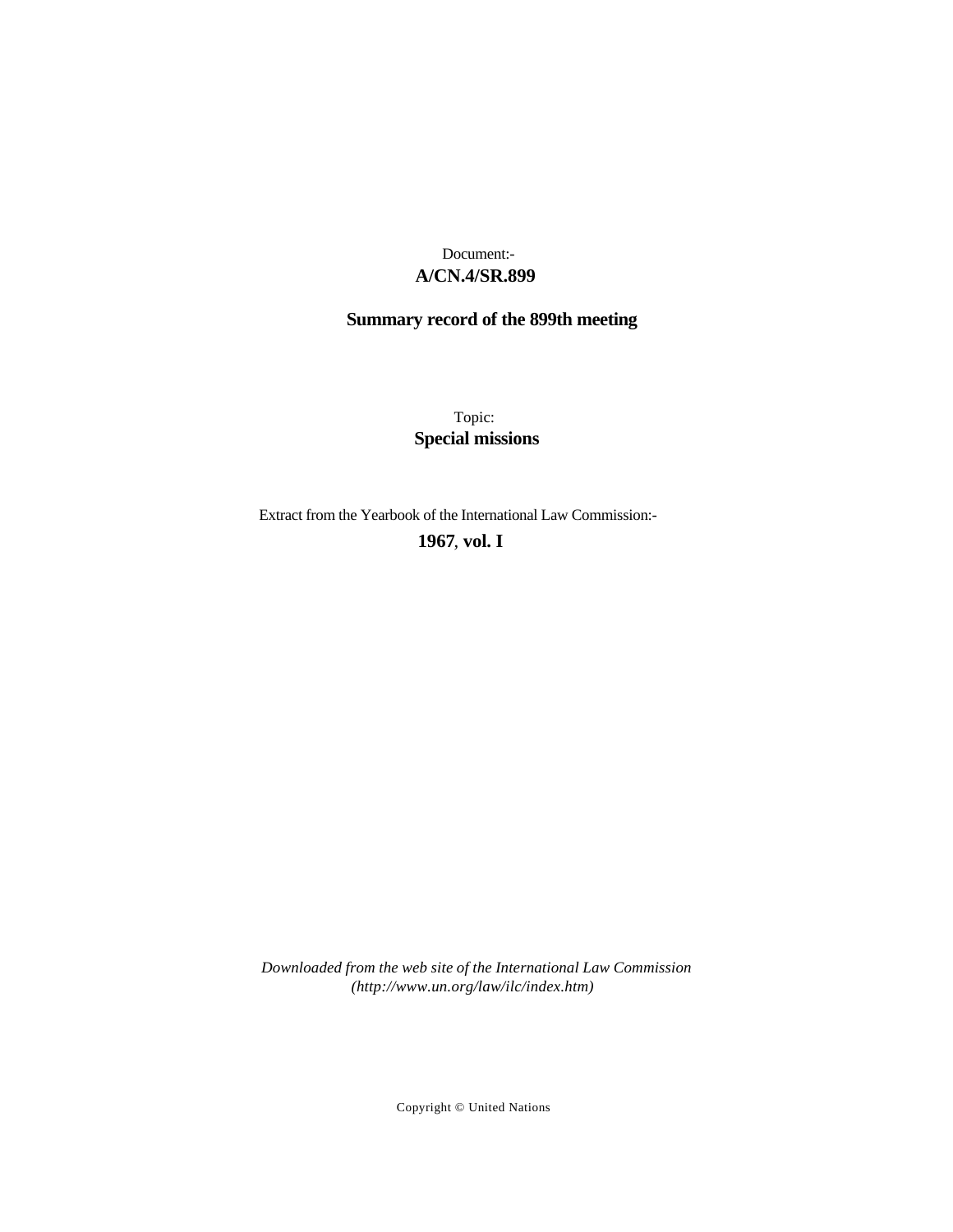72. The special mission came into being as soon as consent had been requested by the competent authorities of the sending State and given by the competent authorities of the receiving State.

73. The CHAIRMAN said that it appeared to be the general opinion of the Commission that the word "consent" in article 1, paragraph 1, should not be qualified.

74. Mr. BARTOS, Special Rapporteur, said that the Netherlands Government had proposed that the receiving State should give its consent and determine the mission's status. That was a serious problem, for, if the Netherlands proposal were accepted, the mission's status would depend on an institution of municipal law, whereas special missions were specific institutions in international law. To leave the receiving State free to determine the status of a special mission would hardly promote the progress of international law and good relations among peoples, and would open the door to disputes, discrimination or improper interference, which was precisely what the Commission wished to avoid.

The meeting rose at 12.55 p.m.

### **899th MEETING**

*Friday, 12 May 1967, at 10 a.m.*

*Chairman:* Sir Humphrey WALDOCK

Present: Mr. Ago, Mr. Albónico, Mr. Bartoš, Mr. Bedjaoui, Mr. Castrén, Mr. Eustathiades, Mr. Ignacio-Pinto, Mr. Kearney, Mr. Ramangasoavina, Mr. Reuter, Mr. Tammes, Mr. Tsuruoka, Mr. Ushakov, Mr. Ustor, Mr. Yasseen.

#### **Special Missions**

**(A/CN.4/193 and Addenda; A/CN.4/194 and Addenda)**

### *(continued)*

## [Item 1 of the agenda]

ARTICLE 1 (The sending of special missions) [2 and 7, para. 1] *(continued)<sup>1</sup>*

1. The CHAIRMAN said that at the previous meeting<sup>2</sup> the Special Rapporteur had given his reasons for rejecting the suggestions put forward by the Netherlands Government in its comments on articles 1 and 2 (A/CN.4/194/ Add.l). He invited the Commission to consider those suggestions.

2. Mr. CASTREN said that while he had no objection in principle to the Netherlands Government's proposal which, in his view, was unlikely to involve all the disadvantages mentioned by the Special Rapporteur, he could not recommend its adoption, because, first, it was unnecessary since the consent of the receiving State was always required for a mission to be able to function as a special mission, and that State was free to withhold its consent. Secondly, the receiving State might subject its consent to certain conditions relating, for example, to the status of the special mission, taking into account, of course, any non-discrimination clauses and the rules of *jus cogens.*

3. He saw no reason why the Commission should have to include in the text of the article itself provisions relating to the special mission's status, and oblige States to conclude detailed agreements on the subject.

4. However, he would have no objection to the inclusion of a reference to the Netherlands proposal in the commentary to article 1.

5. Mr. REUTER said he thought the Commission should consider the question raised by the Netherlands Government at the final stage of its work, though the problem would certainly be raised in the course of discussion.

6. The purpose of the convention was to lay down minimum rules which would be applicable in all cases where States had made no specific agreement. To such States the convention would be of great value. The problems raised by the sending of special missions were in practice of very rare occurrence, but when they did arise they were undoubtedly serious. Supposing, for example, that a member of a special mission was prosecuted for a crime or offence committed in the territory of the receiving State, the application of the provisions of a convention would make it much easier to solve the political problems involved.

7. Admittedly, a State signatory to the convention should be able to except any mission from the scope of the general system as it saw fit, but the Commission's reason for drafting a convention was undoubtedly to lay down rules of general application.

8. Mr. BEDJAOUI said he agreed with Mr. Reuter. Undoubtedly the Netherlands Government, like many others, wished to guard against the unforeseen dispatch of special missions, but its proposal would be apt to create problems, especially for countries which had just attained independence and which would frequently have occasion to dispatch or receive special missions for purposes of international co-operation. The Commission should therefore lay down a minimum number of rules that would be acceptable to as many States as possible, on the understanding that States would retain the power to conclude treaties or agreements as they saw fit in each individual case.

9. Mr. YASSEEN said that mutual consent was all that was needed for a mission to secure recognition as a special mission; once the mission existed, it would *ipso facto* have the status which the Commission was trying to establish. Such consent could, of course, be made subject to certain conditions or reservations. But the Netherlands proposal went too far, in that it made not only the sending of a special mission, but the grant to

**<sup>1</sup> See 898th meeting, para. 24.**

**<sup>2</sup> Para. 74.**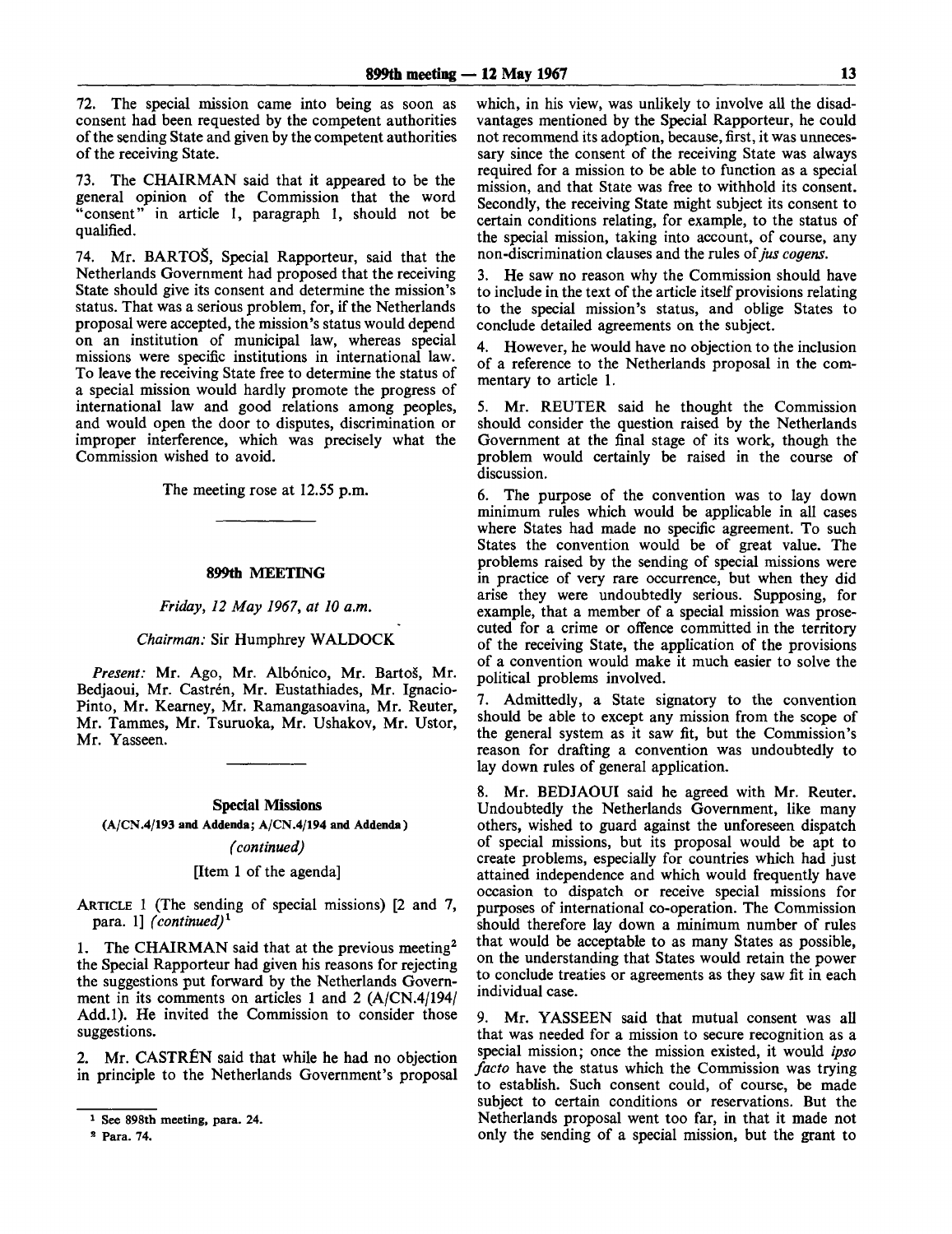that mission of status as such, dependent on mutual consent, either express or tacit.

10. Mr. USHAKOV said it seemed to him that the problem raised by the Netherlands Government had already been solved in paragraph 1 of the draft article; the sending State and the receiving State could always make an agreement providing for a waiver of the rules of the convention.

11. Mr. TAMMES said that he had already explained at the previous meeting<sup>3</sup> that the Netherlands Government's suggestion was not intended to be in any way restrictive; its purpose was merely to ensure that a special mission would be recognized as such within the meaning of the draft articles now under discussion. That idea had already been clearly expressed in connexion with article 2 by the Special Rapporteur in his fourth report where he had said: "On receiving a visiting foreign mission, the receiving State is entitled to make it clear that it is not considered as a special mission" (A/CN.4/194/Add.l).

12. Mr. USTOR said that no objection would be made to the Netherlands Government's suggestion if it were interpreted in accordance with the explanation just given by Mr. Tammes, but he must point out that the language used in that suggestion contained the peremptory word "shall"—"The task of a special mission and its status as such shall be determined by mutual consent".

13. He himself agreed fully with Mr. Reuter, Mr. Yasseen and Mr. Bedjaoui that article 1 should not preclude the parties to the convention from making bilateral agreements concerning the status of a special mission, but that in cases where they did not do so, the special mission should automatically have the status of a special mission under the convention.

14. Mr. BARTOS, Special Rapporteur, said that the Commission had itself insisted that the consent of both the sending State and the receiving State was required for a special mission to be recognized as such. Perhaps the position was that, as the Australian Government had observed (A/CN.4/193/Add.3, para. 6), the draft articles and the commentaries as at present drafted did not adequately reflect the idea that States may themselves determine what they should regard as a special mission.

15. As Mr. Yasseen had rightly said, States could attach reservations and conditions to their consent, and in his view the Drafting Committee might so specify in the text of article 1. States should be left free to make exceptions to the general rules, and the sending State might possibly forgo sending special missions if the receiving State requested exceptions for reasons, not only of prestige, but perhaps relating to its sovereignty. Where no special agreement had been concluded on the subject between the States, the system provided by the convention should come into operation.

16. Moreover the Commission had provided for the possibility of limiting, by agreement, the privileges and immunities granted to a special mission. It might also happen that, at the opposite extreme, the receiving State would allow the special mission of the sending State to carry on certain activities in its territory, as was the case among the Benelux Governments; but it was for those States to settle that point for themselves. The Commission had proposed to the General Assembly, and the Assembly had agreed, that States might waive the general rules in the case of certain special missions, and article 1 might therefore include a clause on reservations and conditions.

17. Mr. EUSTATHIADES said that he was satisfied with the explanations given by the Special Rapporteur. In his view, the point at issue was one of substance which might be dealt with either in the commentary or in the text of the article, perhaps by means of a reference to the article on derogations. Some members of the Commission thought, perhaps, that in starting from a set of maximum rules and then providing for limitations in certain cases, there had been a tendency to go too far. They harboured some misgivings on the subject but he did not share them.

18. The CHAIRMAN said he thought the Commission could accept the general recommendations of the Special Rapporteur with regard to article 1, paragraph 1 and refer that paragraph to the Drafting Committee for further consideration with a view to giving it somewhat greater flexibility.

19. Mr. BARTOŠ, Special Rapporteur, said that the Drafting Committee would no doubt bear Mr. Eustathiades' suggestions in mind and would confine itself to mentioning in the commentary the question of reservations and conditions.<sup>4</sup>

20. The CHAIRMAN invited the Special Rapporteur to introduce article 1, paragraph 2.

21. Mr. BARTOŠ, Special Rapporteur, said that the fourth category of comments by governments dealt with the existence of diplomatic and consular relations between the sending State and the receiving State. That was a political as well as a legal matter, and the Commission had stressed in paragraph (3) of its commentary that "the existence of such relations is not an essential prerequisite" for the sending and reception of special missions; it had added that "During the existence of the special mission... States are entitled to conduct through the special mission relations which are within the competence of the general mission", and had expressed the opinion that, in cases where States or Governments did not recognize each other, special missions "could be helpful in improving relations between States".<sup>5</sup> However, the Commission had not considered it necessary to add a clause to that effect to article 1. Thus for example, Spain and Yugoslavia, which did not recognize each other, sent each other special missions and regulated their relations, especially their economic relations, in that way.

22. The Swedish Government had proposed (A/CN.4/ 188) that a provision be added to article 1 that sending or

<sup>4</sup> For resumption of discussion, see 926th meeting, paras. 1-22.

<sup>5</sup>  *Yearbook of the International Law Commission, 1965,* vol. II, p. 166.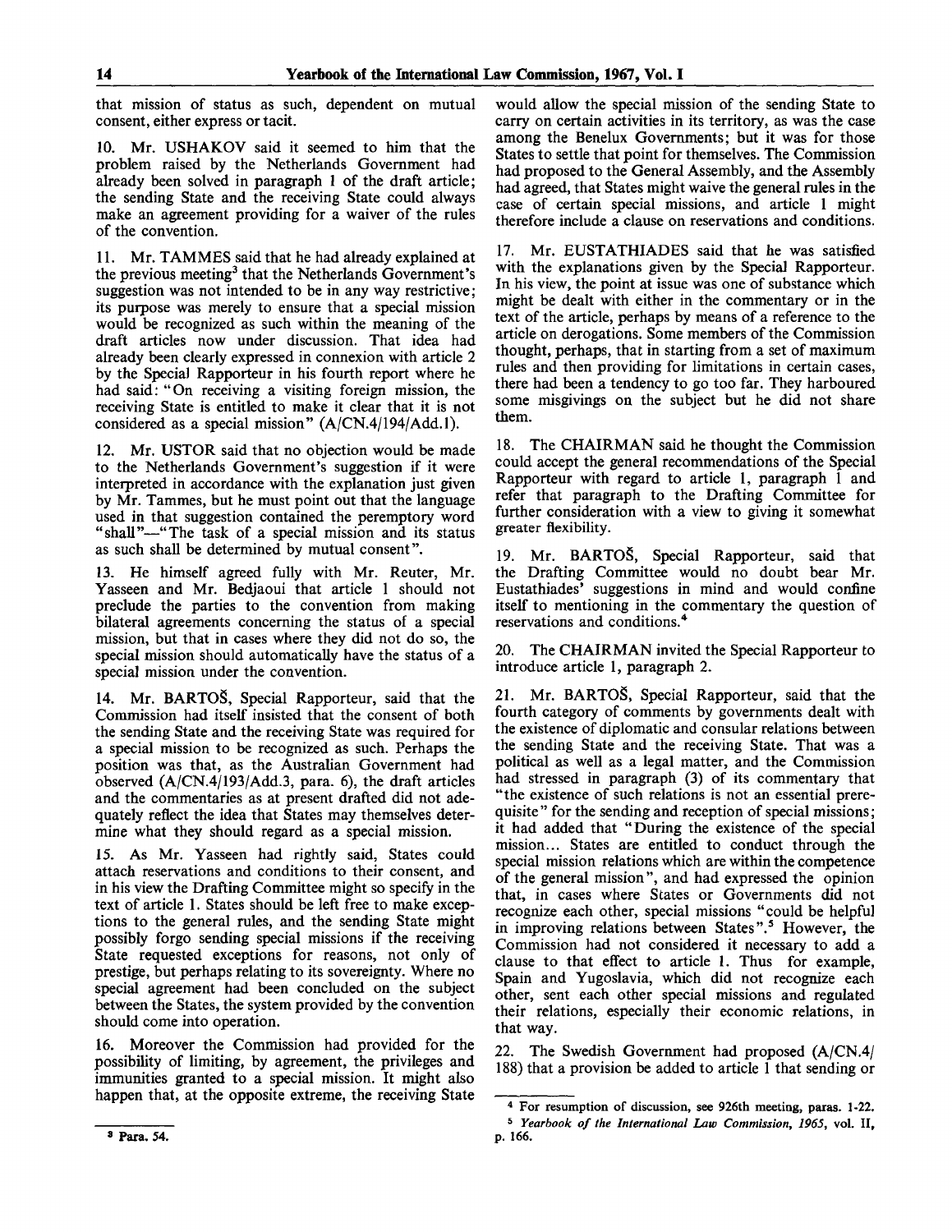receiving a special mission did not in itself imply the recognition of a State. The Belgian Government had made a similar comment that special missions might be sent between States or Governments which did not recognize each other; but it specified that that in no way prejudged subsequent recognition (A/CN.4/188).

23. In the Sixth Committee of the General Assembly, the delegation of Ceylon had proposed that the application of the rules concerning special missions be confined to States which had diplomatic relations with each other.<sup>6</sup>

24. The Government of the Union of Soviet Socialist Republics considered that the question should be dealt with in the text of the article, in the following form: "Neither diplomatic and consular relations nor recognition is necessary for the sending and reception of special missions". (A/CN.4/188/Add.2)

25. Lastly, the Government of Chile had proposed that it be stated in paragraph 2 of the article that "special missions may be sent or received regardless of whether the Governments concerned recognize each other". (A/CN.4/193/Add.l)

26. Thus, Government comments might be regarded as falling into two categories. First come the proposal of the Government of Ceylon, which was the opposite of the other Governments' views and which paid little regard to the fact that in practice the exchange of special missions often took place between States which did not have diplomatic or consular relations.

27. With regard to the second category of comments, the Commission had shown caution by indicating in its commentary that the sending and reception of special missions by States which did not have regular diplomatic relations, or which were engaged in armed hostilities, were subject to the rules of the convention.

28. The Commission was therefore faced with three questions. The first was whether the application of the rules should be limited to States having diplomatic relations with each other. The second was whether mutual non-recognition was a bar to the sending and reception of special missions. And the third was whether or not to indicate that the sending and reception of special missions did not constitute tacit recognition.

29. The Swedish Government had examined the situation where, in a civil war, the insurgents were recognized as belligerents. That was a complex and extremely controversial problem, and he suggested that the Commission refrain from dealing with it at that stage in its work.

30. He would recommend that the Commission reject the proposal by the Government of Ceylon and specify in the text of the article that non-recognition was no bar to the sending and reception of special missions. The Commission should further specify that the sending or reception of special missions by States which did not recognize each other did not constitute tacit recognition. It could do that either in the text of the article or in the commentary.

31. Mr. EUSTATHIADES said that, leaving aside the question of the recognition of belligerents or insurgents, as the Special Rapporteur suggested, there remained only two questions to settle. The first was the question of the existence of diplomatic relations and the second, in two parts, whether non-recognition was a bar to the sending of a special mission, and whether the sending of a special mission implied recognition.

32. With regard to the first question there was no doubt in his mind that paragraph 2 of article 1 must be retained and he would not dwell on the matter.

33. With regard to the second question, the Swedish Government's comments made it pertinent to consider whether the sending of a special mission constituted a negotiation which, according to one view, might be regarded as tacit recognition. In his own opinion, recognition might lead to the establishment of diplomatic relations, but such a consequence was by no means a foregone conclusion. It a State wished to send a special mission without recognizing the receiving State, it must so state in express terms. In the absence of any indication to the contrary, it could be asserted that the sending of a special mission was a serious factor to be borne in mind in determining the existence of tacit recognition. A case in point was that of the 1949 Geneva Conventions,<sup>7</sup> under which the application of a minimum set of rules did not imply recognition of the belligerents in a civil war. The Swedish Government had confined itself to asking the question. The best plan would be to follow the precedents set by the 1949 Geneva Conventions, the 1954 Hague Convention<sup>8</sup> and other agreements or treaties.

34. It was for the Commission to decide whether the question should be dealt with in the commentary or in the text of the article, but he saw no need to specify that non-recognition was no impediment to the sending of special missions.

35. Mr. REUTER said that the Commission could not accept the Government of Ceylon's proposal.

36. There was, in his opinion, no necessity to stress the point concerning the sending of special missions where no diplomatic or consular relations existed. If, however, the Commission intended to examine the problem of recognition, it should find a form of words to the effect that the sending of a special mission did not necessarily mean recognition, but that the exchange of letters preceding the sending of the mission, the composition and the purpose of the mission might be equivalent to tacit recognition.

37. He doubted the wisdom of going deeply into a subject which involved a number of thorny problems; it might be thought that, if the Commission added a provision on that point to article 1, a State would be able to claim the benefit of the rules of the convention and that, once it was free to do so, it could hardly be denied participation in the convention, and that might amount to recognition.

<sup>6</sup>  *Official Records of the General Assembly, Twentieth Session, Sixth Committee,* 850th meeting, para. 8.

<sup>7</sup> United Nations, *Treaty Series,* vol. 75.

<sup>&</sup>lt;sup>8</sup> Convention for the Protection of Cultural Property in the Event of Armed Conflict, signed at the Hague on 14 May 1954 (United Nations, *Treaty Series,* vol. 249, p. 216).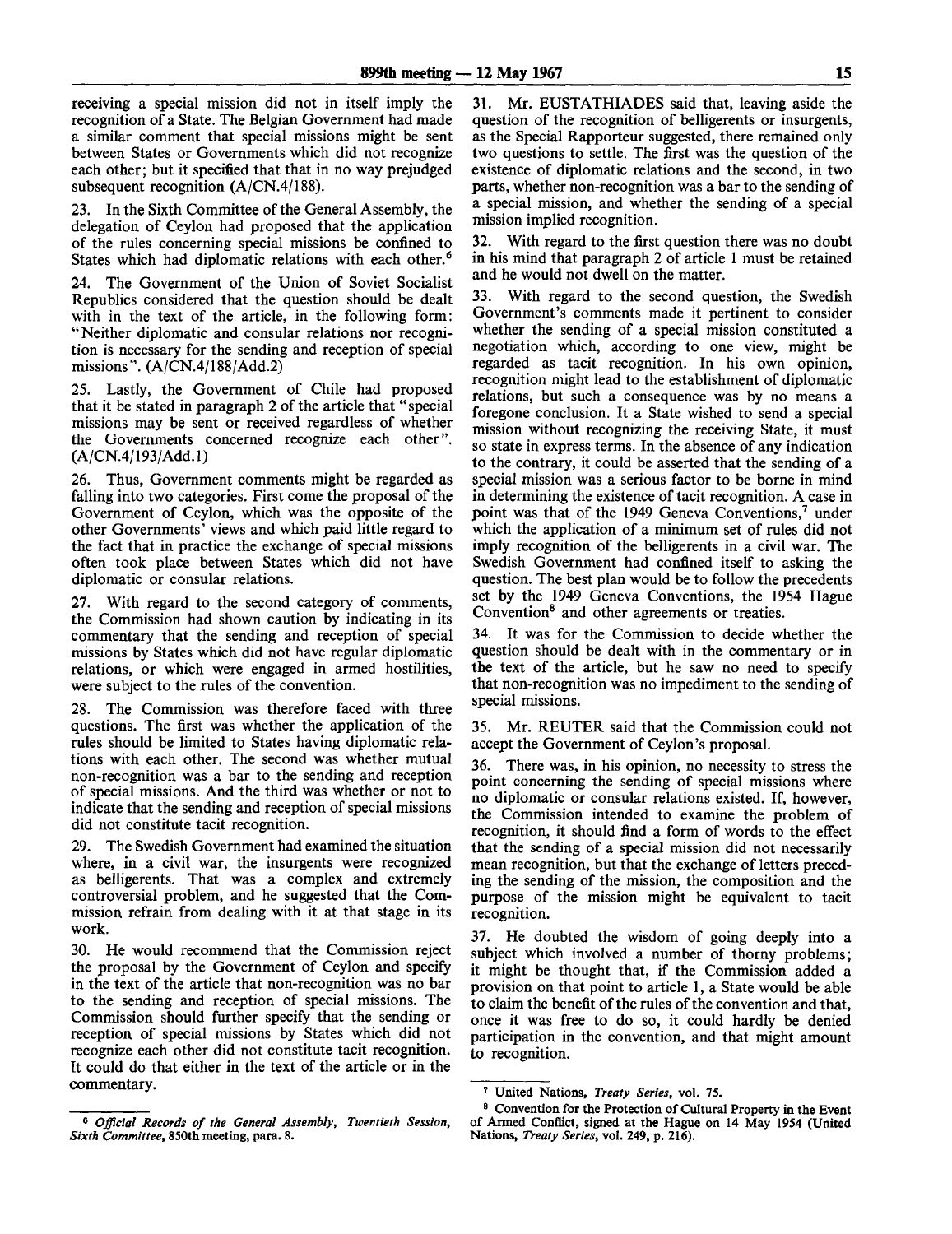38. A problem arose in that connexion in France, where the courts had to decide disputes affecting the delegation of North Viet-Nam; in view of such cases, it would be preferable to keep article 1 as it stood and to refrain from going into every of the problem in the text of the article.

39. Mr. YASSEEN said he still felt, despite what Mr. Eustathiades had said, that there were three questions to be answered. First, as the Special Rapporteur had pointed out, it was clear that the absence of diplomatic relations was no obstacle to the sending of a special mission, which might be the only means of contact between the two States concerned. Paragraph 2 was therefore calculated to facilitate and improve international relations.

40. Secondly, and for the same reasons, the absence of reciprocal recognition by two States should not be allowed to hinder the sending of a special mission; such a mission might well be sent for the specific purpose of negotiating recognition.

41. Thirdly, the sending of a special mission might constitute a stage in the process of recognition—a significant pointer to the general attitude of one State towards another. It would be a mistake to risk diminishing the positive value in that respect which could attach to the act of sending or receiving a special mission.

42. Mr. BEDJAOUI said that there would be no justification for subjecting the sending of a special mission to the dual requirement that the two States should have diplomatic relations and should recognize each other. The wording already adopted by the Commission went some way to settle the matter, and could be supplemented along the lines proposed by the Government of the Soviet Union.

43. The problem of recognition, however, had two aspects which, for all Mr. Eustathiades had said of them, were separate and distinct. The problem was a delicate one, and often a matter of politics rather than law. It might perhaps be a mistake to specify in the article that the sending or reception of a special mission did not imply mutual recognition by the States concerned. In the Conventions to which Mr. Eustathiades had referred, and whose provisions were essentially humanitarian, it was normal to say that the application of some of those provisions did not imply mutual recognition by the States concerned.

44. Special missions dealt with a wide variety of problems and it would be a pity, as Mr. Yasseen had observed, to slam the door on any chance of regarding an exchange of special missions as a step towards recognition. It would be better to state in the commentary that the sending or reception of a special mission did not "necessarily" mean that States recognized each other.

45. Mr. TSURUOKA suggested that the Commission should simply delete paragraph 2, which in his view described the present state of affairs but added nothing to paragraph 1 so far as rule-making was concerned.

46. There was no need to mention the question of recognition; everything depended on the consent of the State. From the practical point of view, only one situation would be worth taking into consideration: that of a State which had not recognized another State and which hesitated to receive a special mission from it, or to send one to it lest its action be construed as express or implied recognition. The Commission would therefore facilitate international relations, and perhaps promote the eventual establishment of genuine relations between two such States, by saying that the sending or reception of a special mission did not necessarily imply recognition. Since the question of recognition was very delicate, however, it would be better not to mention it in the text of the article.

47. Deletion from the text of any reference to diplomatic relations and to recognition would also facilitate the ratification of the future convention on special missions; for sometimes, when the examination of a treaty in the legislature was likely to provoke argument, a Government shrank from facing the difficulties, with the result that ratification was slow in coming.

48. He would prefer to see the points under discussion dealt with only in the commentary.

49. Mr. USHAKOV said he supported the Special Rapporteur's proposals.

50. Eight Governments had declared themselves in favour of including in article 1 a provision that neither the existence of diplomatic or consular relations nor mutual recognition by States was necessary for the sending or reception of a special mission. If supplemented along those lines, paragraph 2 would reflect current practice in international relations.

51. As to whether or not the sending or reception of a special mission signified that the two States concerned recognized each other, it was now established international practice that States which did not recognize each other could make certain contacts, either through special missions or by participating together in the work of international organizations, without any implication of mutual recognition. For example, the talks now going on between the People's Republic of China and the United States through their ambassadors at Warsaw—who could be deemed to be entrusted with a special mission—in no way signified that those two States recognized each other.

52. He did not think it was necessary to make that point in the article itself, but he would have no objection if the Commission stated it in the commentary, or even in the article, if it so preferred. Such a passage would reflect current practice and contemporary international law.

53. Mr. RAMANGASOAV1NA said he too thought it impossible to accept the proposal of Ceylon that only States recognizing each other should be allowed to exchange special missions. It was between States that did not recognize each other, and between States that did not maintain diplomatic relations, that the sending of special missions could prove especially useful. Recognition, however, was a separate act—a matter of politics, and often of expediency, of which it was preferable to avoid all mention in the article.

54. Furthermore, paragraph 2, as it stood, might lead newly-independent States into error by encouraging them to think that diplomatic and consular relations were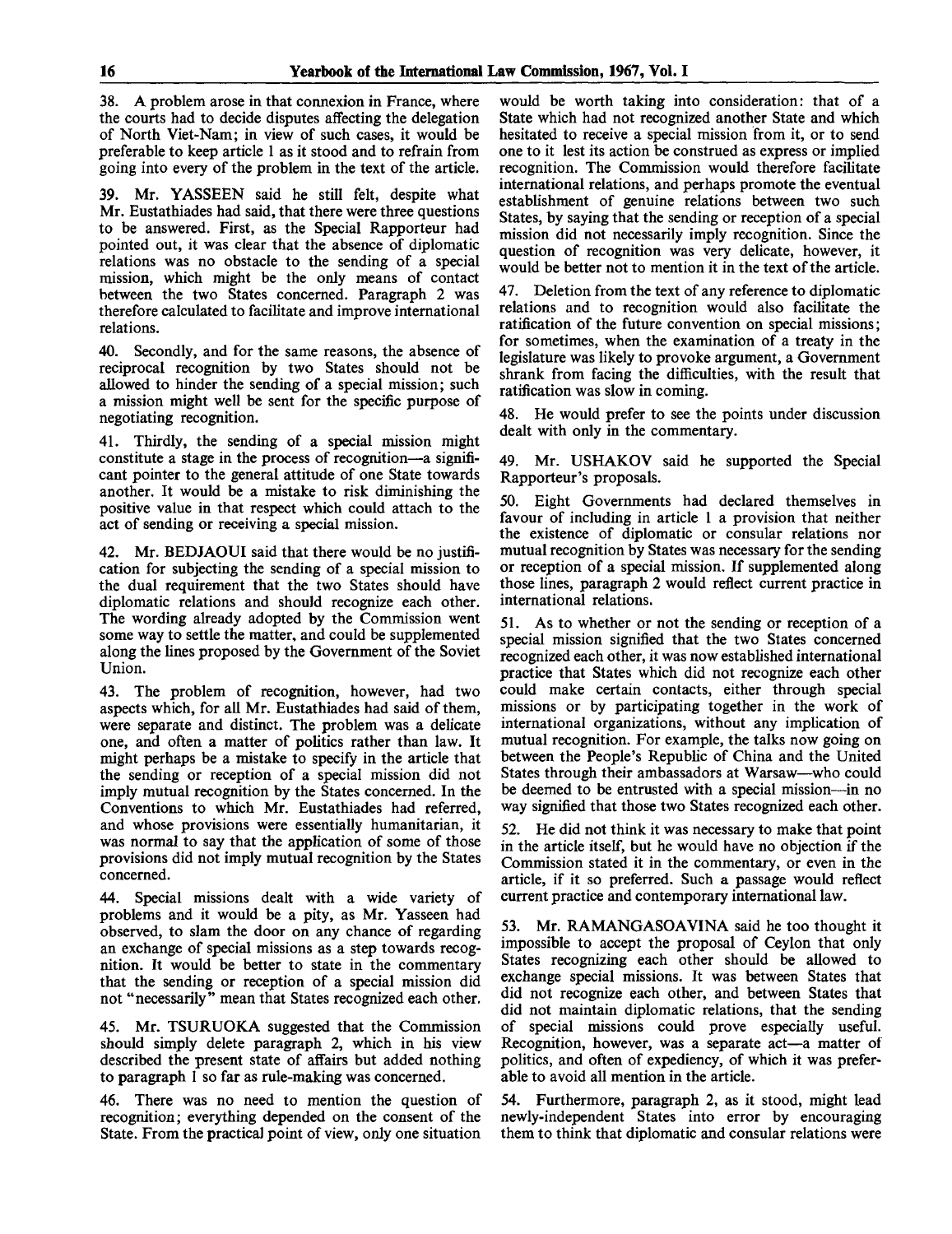unnecessary and that they could settle everything through special missions—a course that they already tended to take, for such missions were cheaper than permanent missions. He therefore proposed that paragraph 2 be amended to read:

"The sending and reception of special missions may take place between States whether or not they maintain diplomatic and consular relations."

That wording would also have the advantage of avoiding the question of recognition altogether.

55. Mr. CASTREN said he agreed with the Special Rapporteur that there was no reason to change the article by adding new features, unless it was to include in paragraph 2 a mention of recognition, as several Governments had suggested.

56. He also supported the Special Rapporteur's proposal that a statement should be added to the commentary, but not to the article, to the effect that the sending or reception of a special mission did not necessarily prejudge the recognition by States of each other.

57. He would revert to the specific question of civil war and insurrection at a later stage.<sup>9</sup>

58. Mr. AGO said he was sure that the members of the Commission were in agreement on the substance. Paragraph 1 made the essential point: for the sending of a special mission, everything depended on the consent of the States concerned. If consent was the deciding factor, the contents of paragraph 2 might seem superfluous; even so, it was perhaps advisable to state the obvious.

59. There was, however, one point of legal importance which ought to be brought out later, namely, that the sending of a special mission to a non-recognized State did not automatically imply recognition of that State. It seemed more necessary to settle that point of law than to state what was now stated in paragraph 2.

60. For the rest, he was confident that the Drafting Committee would be able to find a satisfactory form of words.

61. Mr. KEARNEY said he could not agree that the question of non-recognition was so clear and straightforward that it could just be referred directly to the Drafting Committee.

62. The question of non-recognition had two aspects: non-recognition of a government and non-recognition of a State. The question of non-recognition of a government should be comparatively easy to cover in paragraph 2 of article 1; that of the non-recognition of a State, on the other and, was a much more difficult problem. One of the consequences of the non-recognition of one State by another was that the two entities concerned were not in treaty relations with each other. It was therefore difficult to see how the proposed provision on non-recognition would operate: the two States concerned had no treaty relations and the provision in question would be embodied in a treaty, namely, the future instrument on special missions.

63. Most of the suggestions for covering the question of non-recognition were based on the idea that inclusion of a provision on the subject would facilitate ultimate recognition. That might be true in regard to the recognition of governments but the situation was altogether different with respect to the recognition of States. The draft articles to some extent prejudged the question of recognition. To give one simple example, article 15 dealt with the right of special missions to use the flag and emblem of the sending State: the flag and emblem constituted evidence of sovereignty and the flying of the flag, or the display of the emblem, of the sending State could therefore be considered as an indication of recognition.

64. He was therefore inclined to the view that it would be preferable not to include in paragraph 2 any reference to the problem of recognition, but to deal with the matter in the commentary.

65. He was a strong supporter of the use of special missions but thought that the inclusion of a provision on non-recognition would lead the Commission on to difficult legal terrain, besides involving the danger—to which Mr. Tsuruoka had drawn attention—of rendering the draft less likely to attract State support.

66. Mr. EUSTATHIADES said that he was entirely in favour of using an expression such as "does not necessarily imply recognition" at the point where the text was to provide that the sending of a special mission had no legal consequences with regard to the recognition of a State by another. The idea expressed by the words "in itself" or by the word "necessarily" was certainly to be found in the Geneva and Hague Conventions to which he had referred in his previous statement.

67. Mr. Bedjaoui had rightly drawn attention to the humanitarian character of those Conventions, but the problem was also a political one. It was difficult to prevent States from getting the impression that, if they consented to receive a special mission from a State which they did not recognize—with all that consent involved concerning the application of the provisions governing such questions as status—they would at least be admitting the existence of that State, which would confront them not only with political but also with technical problems, if only those of deciding on the minimum facilities that could be extended to such a mission.

68. That was an extremely delicate point, and governments were justifiably anxious about it. Since the question had been raised, the Commission had to answer it and in such a way as to facilitate relations between States, whether or not they recognized each other. If it was felt that the answer would overload the text of the article, it should be included in the commentary.

69. Mr. BARTOS, Special Rapporteur, said that the majority of members appeared to favour the idea of settling the question of recognition, as several Governments had requested, either by adding a provision on the subject to paragraph 2 or by stating in the article or in the commentary that the sending of a special mission did not prejudge the question of recognition between States. He too considered that the question should be settled,

<sup>9</sup> See 900th meeting, paras. 2-5.